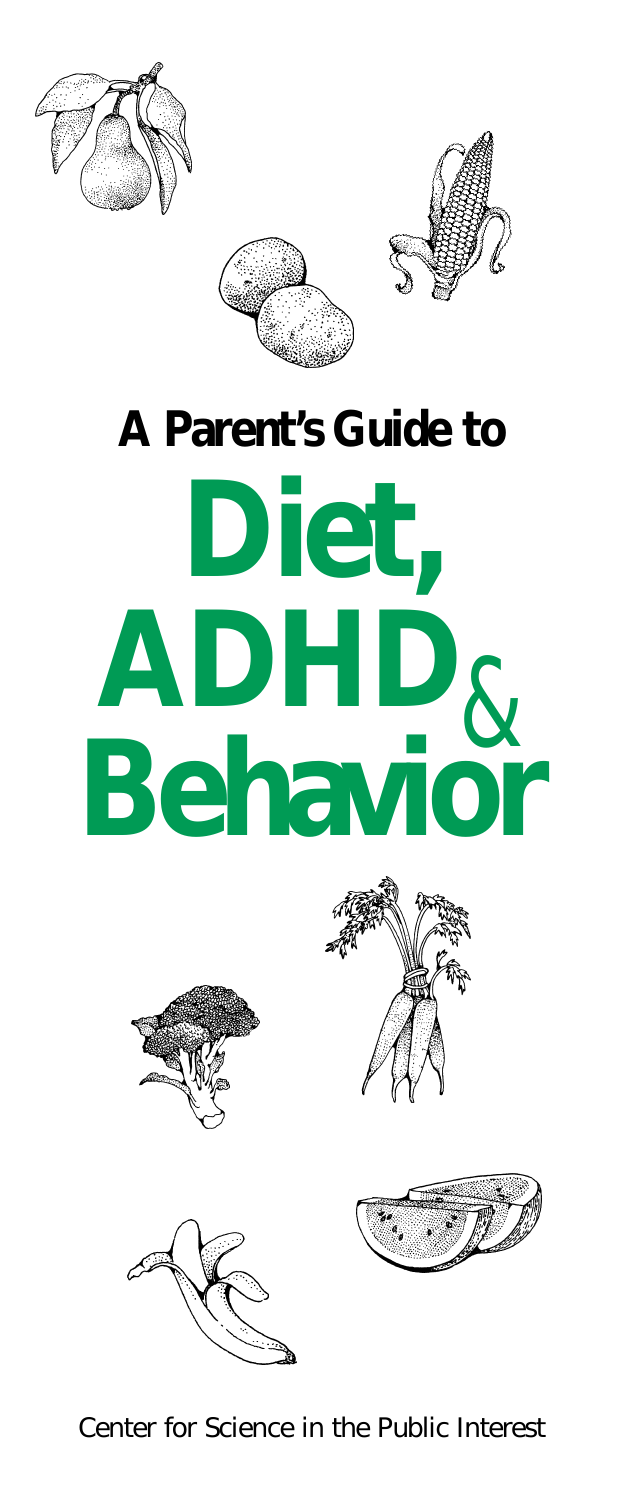# **A Parent's Guide to** Diet and **ADHD**\*

Attention-deficit/hyperactivity disorder (ADHD) is one of the most common behavioral problems in children. It not only bedevils children, but also affects their siblings and parents. It can be treated, but not cured. A key question for parents is how to treat their children.

ADHD—also called hyperactivity or attention-deficit disorder—has been diagnosed in millions of American children and adults. The main symptoms in children are reduced attentiveness and concentration, excessive levels of activity, distractibility, and impulsiveness. Before

concluding that your child has ADHD, consult a doctor or psychologist who is qualified to make the diagnosis. Many children whose parents think they have ADHD are merely very active or spirited.



Besides ADHD, some children exhibit other types and degrees of inappropriate behavior.

Exactly how many children suffer from ADHD is not known. The usual estimates are 3 to 5 percent of school-age children. Using broader diagnostic definitions, some surveys find that the percentage is as high as 20 percent in

\* This pamphlet is adapted from *Diet, ADHD & Behavior*, published by the Center for Science in the Public Interest. That report is available from CSPI or its Internet site (www.cspinet.org).

1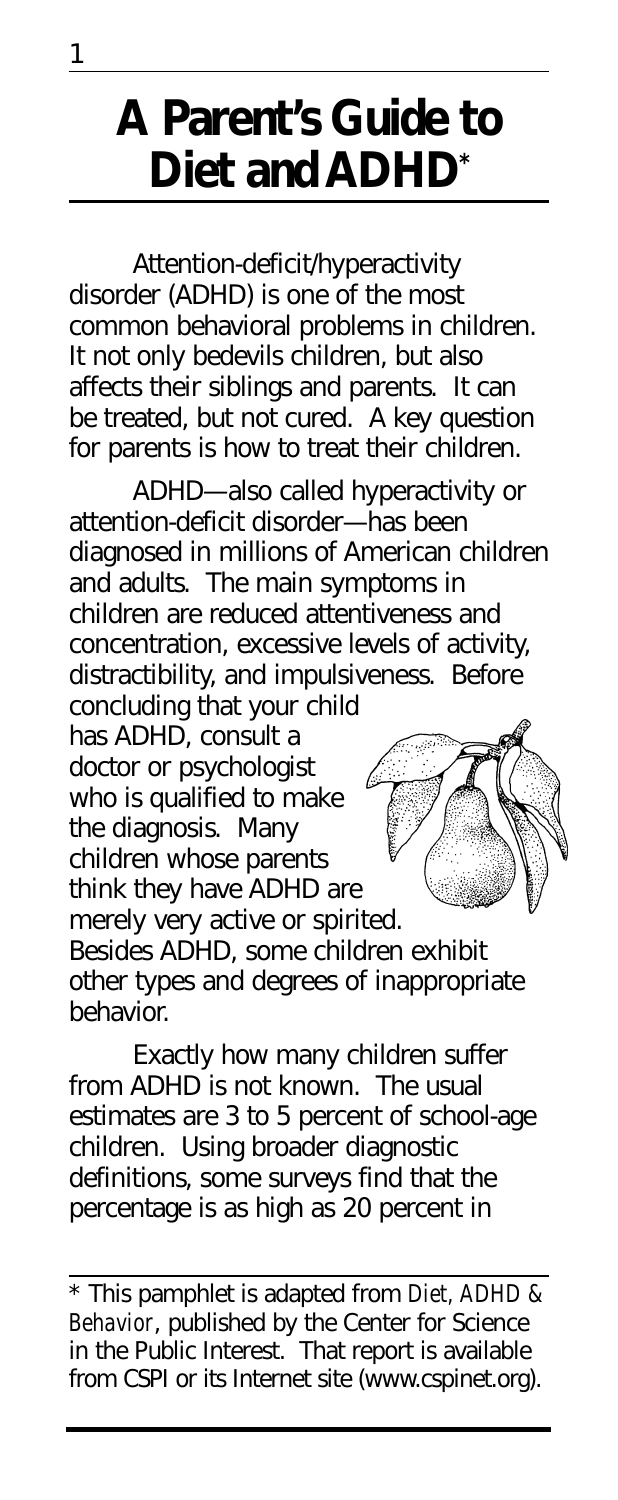certain subgroups of the population. ADHD is two or three times more common in boys than in girls. On average, at least one child in every classroom in the United States needs help for ADHD.

Researchers generally agree that ADHD has genetic roots. Thus, if one child has the syndrome, his or her siblings have a greater risk of developing it. Because doctors cannot yet diagnose



ADHD by using blood analyses, brain scans, or other laboratory tests, ADHD is usually diagnosed by observing a child's behavior, interviewing parents and teachers, and by using a checklist of behaviors, such as those included in the *Diagnostic and Statistical Manual of Mental Disorders* (DSM)-IV published by the American Psychiatric Association. (See box on next page.) Researchers are working hard to develop more reliable diagnostic tools and have found subtle differences in brain structure and metabolism between children with and without ADHD.

ADHD takes an enormous toll on children and their families. The child falls behind in school, loses self-esteem, and needs extra help. A family must cope daily with the need to focus the child's attention on essential activities or restrain his or her impulsive behavior, while dealing with the unsettling fact that the child is not always welcome in other people's homes, in play groups, or on teams. Siblings may suffer because their needs are not as acute, and many marriages suffer from the constant stress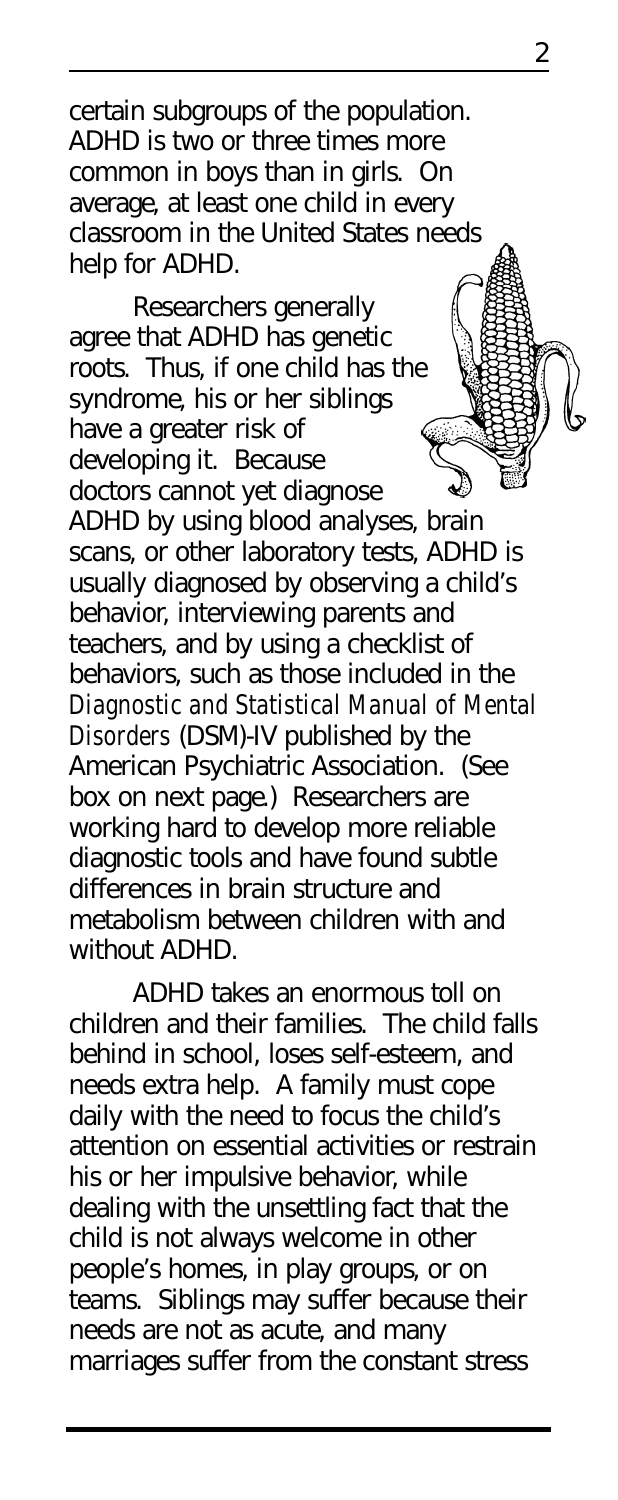# **Signposts of ADHD**

The American Psychiatric Association's *Diagnostic and Statistical Manual of Mental Disorders* describes three patterns of behavior that indicate ADHD. People with ADHD may show several signs of being consistently inattentive. They may have a pattern of being hyperactive and impulsive. Or they may show all three types of behavior.

#### **Signs of inattention include:**

- becoming easily distracted by irrelevant sights and sounds
- failing to pay attention to details and making careless mistakes
- rarely following instructions carefully and completely
- losing or forgetting things like toys, or pencils, books, and tools needed for a task
- avoiding tasks that require sustained mental effort

#### **Signs of hyperactivity and impulsivity include:**

- feeling restless, often fidgeting with hands or feet, or squirming
- running, climbing, or leaving a seat, in situations where sitting or quiet behavior is expected
- acting as if driven by a motor
- blurting out answers before hearing the whole question
- having difficulty waiting in line or for a turn

Because everyone shows some of those behaviors at times, the DSM contains specific guidelines for determining when they indicate ADHD. The behaviors must appear early in life, before age seven, and continue for at least six months. In children, they must be more frequent or severe than in others the same age. Above all, the behaviors must create a real handicap in at least two areas of a person's life, such as school, home, work, or social settings. So someone whose work or friendships are not impaired by those behaviors would not be diagnosed with ADHD. Nor would a child who seems overly active at school but functions well elsewhere.

(Adapted from *Attention Deficit Hyperactivity Disorder*, National Institute of Mental Health, 1994.)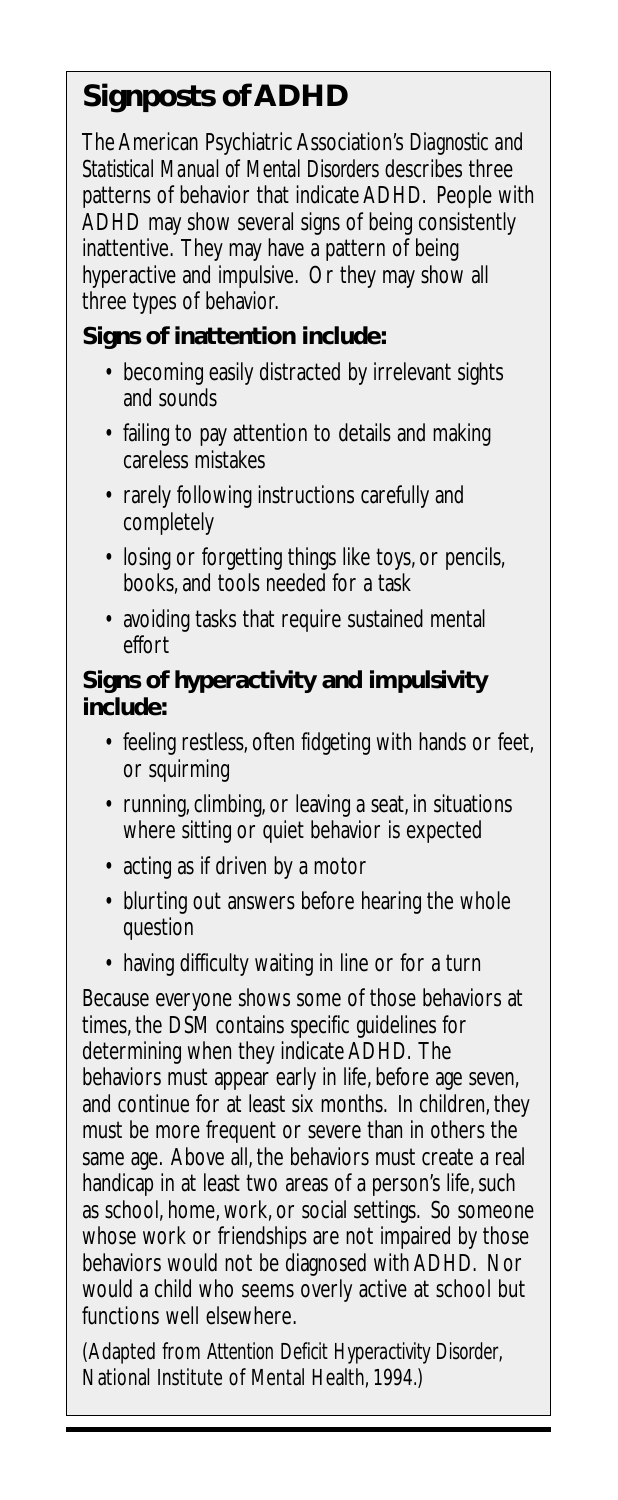of dealing with an affected child.

Many children outgrow or learn how to control their symptoms. But symptoms sometimes persist into adulthood, making it more difficult to succeed in careers, to start and maintain families, and to become involved in community activities. Adults with ADHD have higher rates of alcoholism, drug use, and imprisonment. Thus, early treatment is crucial.

### **The Feingold diet**

In the early 1970s, Dr. Benjamin Feingold generated a firestorm of excitement and controversy by asserting that certain foods and food additives could trigger ADHD. Feingold, who was Chief Emeritus of the Department of Allergy at the Kaiser Foundation Hospital and Permanente Medical Group in San Francisco, reported that when he prescribed dietary changes for patients with hives, asthma, or other allergic reactions, their behavioral problems (if present) sometimes diminished. He claimed that 30 percent to 50 percent of his hyperactive patients benefited from diets free of artificial colorings and flavorings and certain natural chemicals (salicylates in apricots, berries, tomatoes, and other foods).

Thousands of beleaguered families, eager for drug-free relief for their hyperactive children, tried Feingold's diet. Many reported improvement in their children's behavior. That spurred the formation of Feingold-diet support groups throughout the country to share information and provide assistance to families. For more information contact the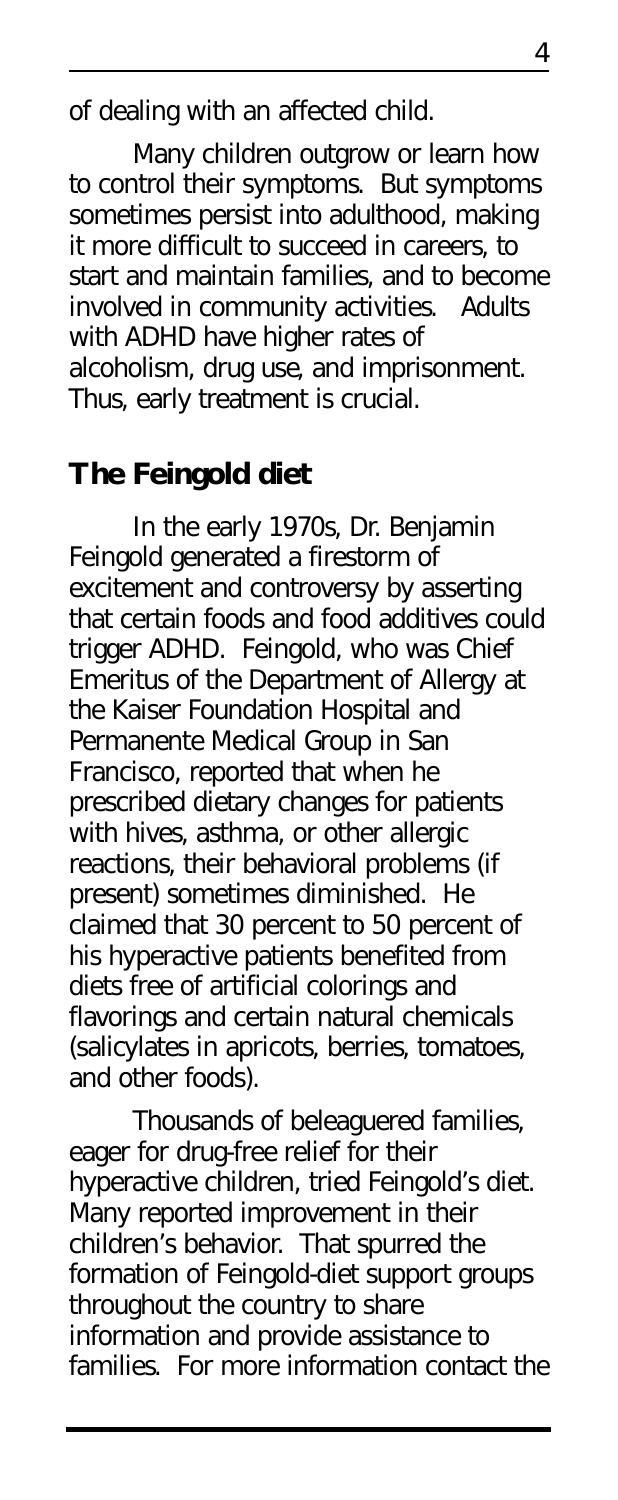Feingold Association of the United States (P.O. Box 6550, Alexandria, VA 22306; 800-321-3287; www.feingold.org).

But not everyone was impressed by Feingold's claim. The processed-food industry, many child-behavior experts, and many pediatricians reacted to Feingold's claim with skepticism bordering on derision, pointing out that it was based solely on his and parental observations and was not backed by any controlled studies. The reported successes of his diet could be due to something else the families were doing or simply to their wishful thinking, they said, and not necessarily to the absence of certain chemicals in the food.

Slowly, researchers began testing Feingold's claim. The first study, conducted by C. Keith Conners and his colleagues at the University of Pittsburgh and published in 1976, found that at least four of 15 children diagnosed with ADHD improved on a diet free of artificial colors and flavors. Over the next two decades, almost two dozen more controlled trials followed, most of which focused on food

*"I would rather be different because of what I eat than because of how I behave."*

> Chris, 11 years old, Waldorf, MD

dyes. In some cases, children were put on a diet that lacked many food additives and then "challenged" with dyes. In

other cases, the behavior of children was monitored after they were switched to a diet free of foods that might cause a reaction (dyes, wheat, egg, chocolate, and others) and then challenged with those foods. Most—but not all—of those studies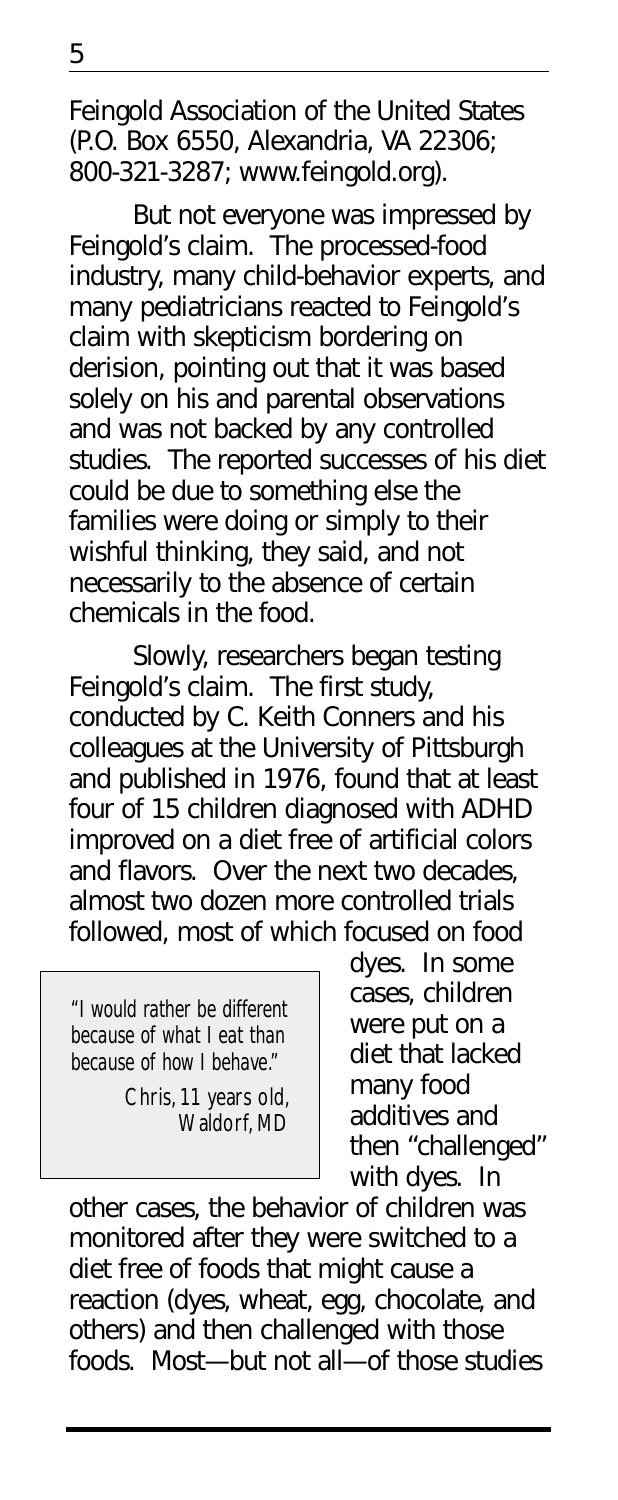found that some—but not all—children were affected by diet. Some of those "responders" were affected by diet slightly, others dramatically.

In 1982 the National Institutes of Health (NIH) convened a "consensus development conference" on diets and hyperactivity to review the early scientific research and advise health professionals and the public. That NIH panel concluded that food additives and certain foods do, indeed, affect a small proportion of children with behavioral problems. In addition to noting that anecdotal reports claimed "dramatic improvements" in some hyperactive children, the panel concluded that controlled studies "did indicate a limited positive association between defined [Feingold-type] diets and a decrease in hyperactivity." It pointed out that a major limitation of the research was that most studies tested the effect only of dyes and not of other additives and foods that also might promote hyperactivity. It recognized "that initiation of a trial of dietary treatment . . . may be warranted" for hyperactive children. The conference recommended that additional research on diet and behavior be conducted, but over the next decade and a half only scattered research was done. The failure to conduct a broad range of research means that little is known about the percentage of children who respond to dietary therapy, to what degree they respond, which children are likeliest to be affected, the additives and foods that cause problems, and the best ways to use diet therapy.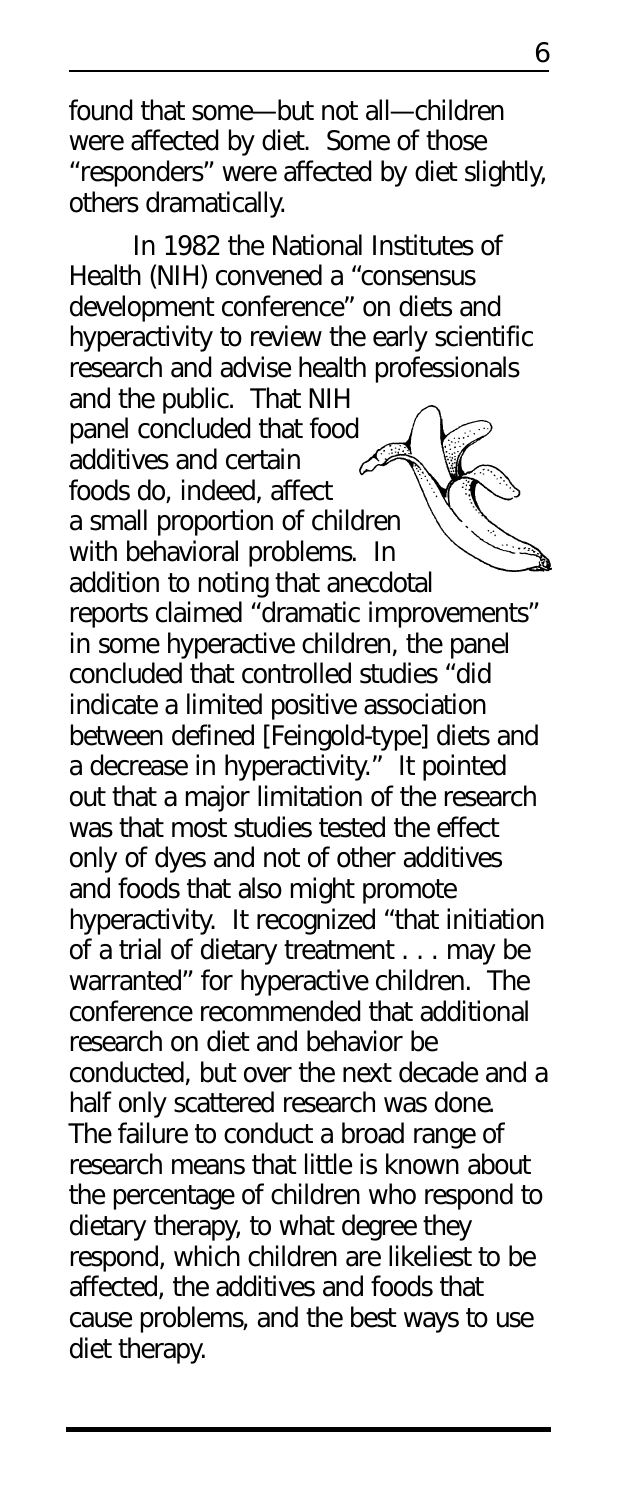#### **Concerns about stimulant drugs**

Once pediatricians, psychologists, and psychiatrists have concluded that a child has ADHD, they usually prescribe parenting-skills training for parents and behavioral counseling and stimulant drugs for the child. The drug most frequently prescribed is methylphenidate, the most popular brand of which is Ritalin. Other behavioral problems may be treated with other drugs.

Ritalin is often highly effective in reducing the symptoms of ADHD, and millions of children have been treated with it. In recent years, Ritalin's use has increased greatly, with a 2.5-fold increase occurring just between 1990 and 1995.

One reason to consider alternatives to Ritalin is that it and other drugs have troubling side effects. Ritalin and

*"Our belief that medication should only be a last resort spurred us into action and we began the Feingold program. Within ten days my husband and I agreed that on a scale from 0 to 10, Hannah's behavior had improved from a 0 to about 8.5."*

Mother of Hannah, 7 yrs old, South Pomfret,VT

amphetamines (Adderall, Dexedrine) may cause reduced appetite and weight loss, stomachaches, and insomnia. More seriously, those drugs occasionally may cause or exacerbate tics

and Tourette's syndrome. Another drug, pemoline (Cylert), has been associated with fatal liver failure, and the Food and Drug Administration (FDA) urges doctors not to use it to treat ADHD. Furthermore, until long-term studies are done, it will not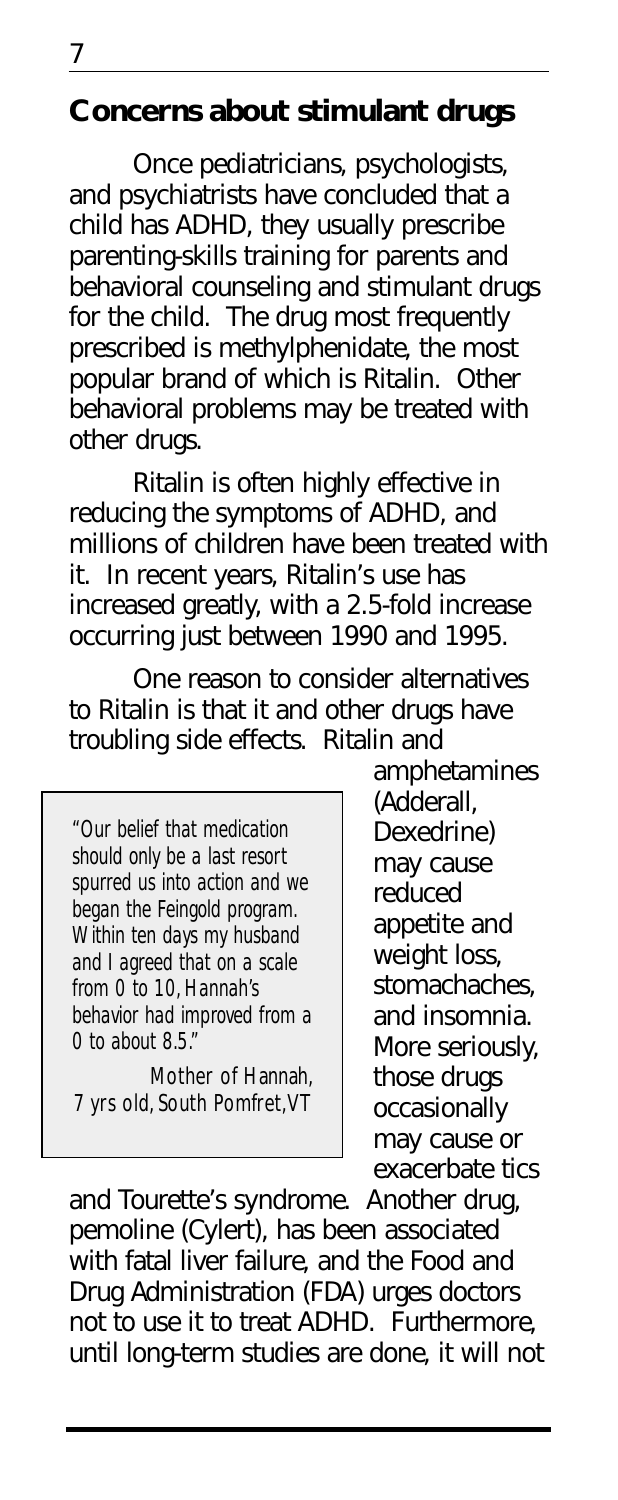be known whether years-long treatment in childhood (or adulthood) with stimulant drugs affects the nervous system or other parts of the body later in life.

Adding to the concern about Ritalin is that a study conducted by the federal government's National Toxicology Program (NTP) found that methylphenidate caused liver tumors in mice. Unlike studies in which animals developed tumors only after being fed extraordinarily high dosages of a chemical, the dose of methylphenidate that caused tumors was only several times higher than the maximum recommended dose in humans. (In a separate study, amphetamines did not cause cancer.)

Samuel Epstein, a cancer expert at the School of Public Health at the University of Illinois, says, "The NTP study sends a powerful warning that Ritalin may cause cancer—in the liver or other organs—in humans. Millions of young children take Ritalin for years on end, and children may be especially susceptible to a carcinogen's effects."

The FDA acknowledges that the NTP study indicates "a weak signal of carcinogenic potential," but still considers the drug to be safe. The FDA noted that it did not cause cancer in rats and that the strain of mouse used was especially susceptible to developing liver tumors. There is no evidence that Ritalin causes cancer in humans, but no studies have followed large numbers of Ritalin-users for four or five decades. After all, large numbers of children have been consuming Ritalin for only the past one or two decades, and cancer might not occur until the children reach their 60s or 70s.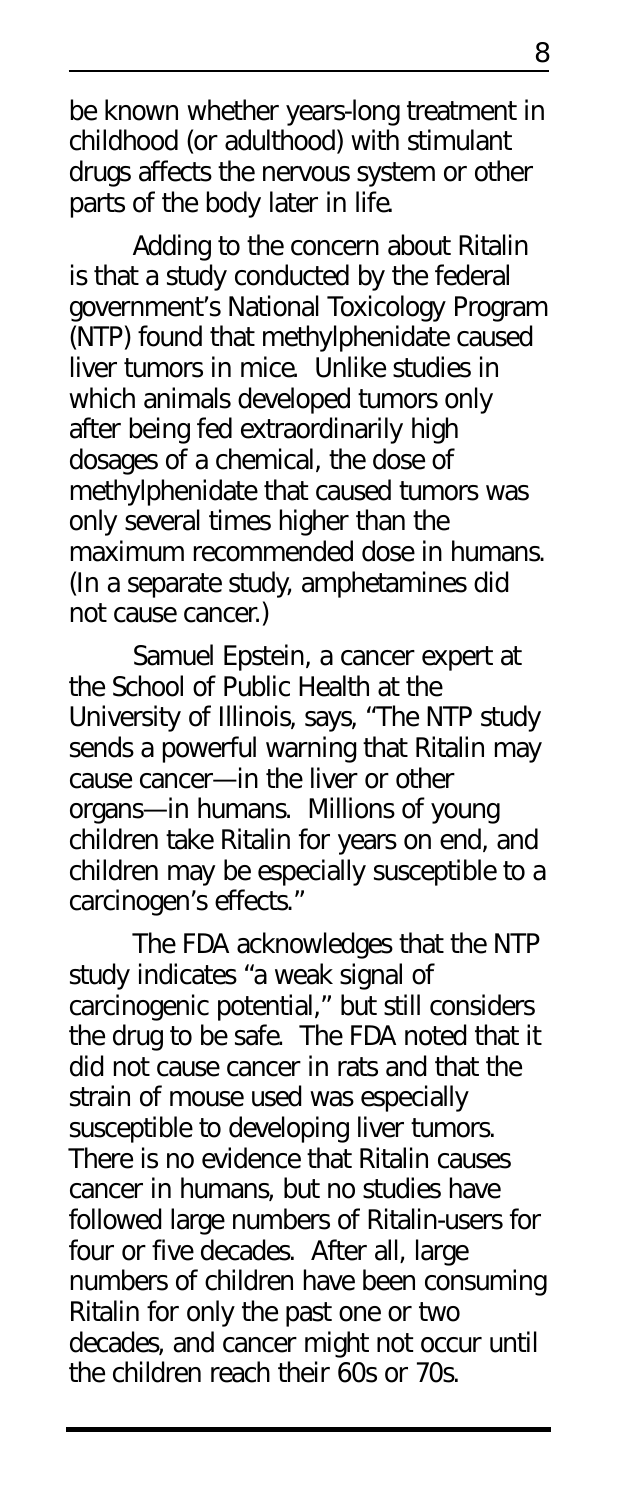# **Deciding on a treatment**

Until some preventive method or cure is developed, parents of a child with ADHD need to determine what therapies to try. On the basis of their concerns about medications, the effectiveness of different approaches, and their child's personality and diet, parents may choose to test their child on a restricted diet, to use stimulantdrug therapy, to use only counseling and behavior-modification techniques, or some combination of those methods.

Many parents have qualms about treating their child with a drug to make him or her behave more appropriately at home and in school. Those drugs are

> simple to use and often effective, but may have side effects. One possible alternative is a dietary approach, which seeks to identify and remove irritants in foods that cause behavioral symptoms. That approach entails eliminating

certain foods from the (unmedicated) child's diet for several weeks to see if his or her behavior improves. In some cases, dietary changes by themselves may adequately reduce behavioral problems. If not, amphetamines or another medication could be tried in addition to, or instead of, a restricted diet.

## **Treating your child with diet**

Numerous studies have demonstrated that the behavior of some children improves when they avoid certain foods. Those children may react to any of a variety of different foods and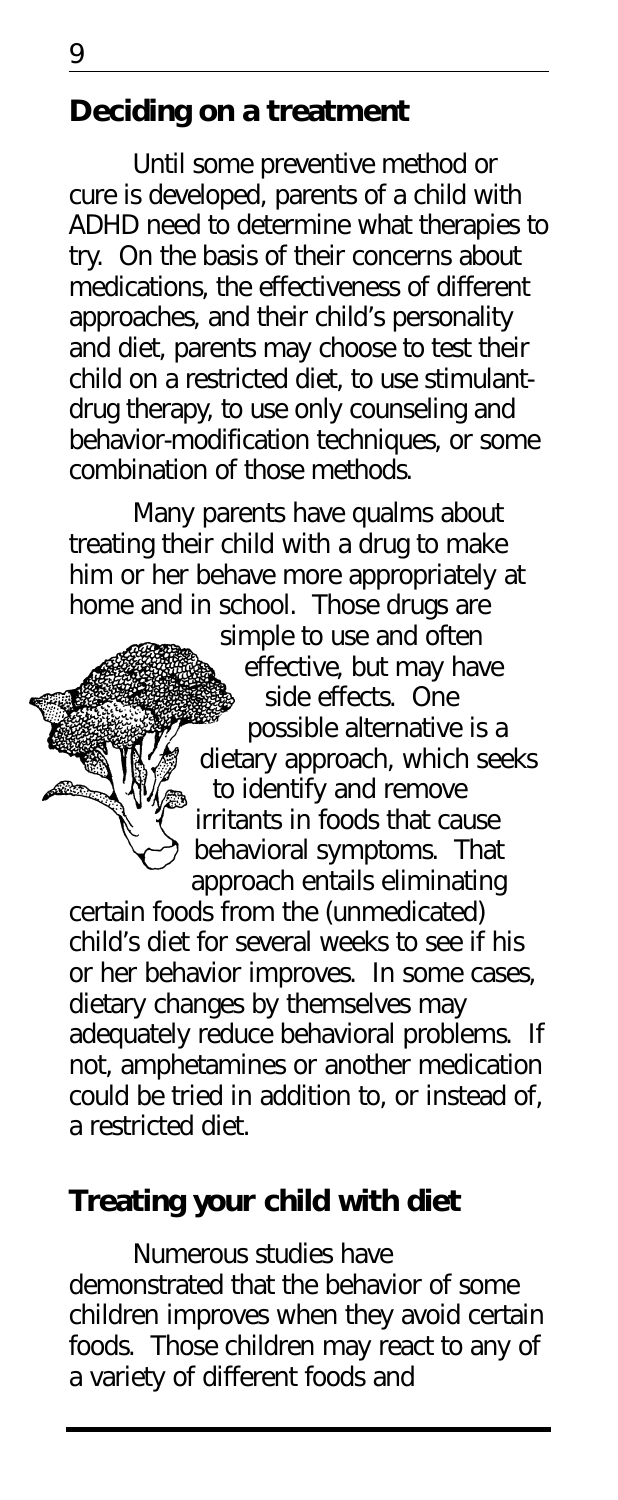ingredients, and some may be affected by more than one. Your goal is to identify the specific foods or additives, if any, that affect your child. What makes that task especially challenging is that children's behavior ordinarily is so variable.

Needless to say, controlling the diets of young children can be difficult, especially once children go to school. Foods containing dyes and other potentially provoking ingredients are advertised aggressively and available everywhere: at supermarkets, restaurants, schools, vending machines, parties, theaters, and the homes of friends and relatives. Many young children are already "hooked" on the very foods that may cause problems, though it is getting easier to find acceptable alternatives. And

children who do not eat what all their friends eat may feel left out or stigmatized.

Some parents who have put their children on special diets, though, say that their children willingly cooperate in making dietary changes, especially after they discover that those changes make them feel better. Some older children avidly read labels to avoid certain ingredients.

Some studies suggest that the children who respond best to dietary therapy are young (preschool) and those who suffer from asthma, eczema, hives, hay fever, or similar symptoms. Children who still have significant problems after taking stimulant medications might also be good candidates. But, no matter the age of your child or the exact nature of his or her behavioral problem, it could be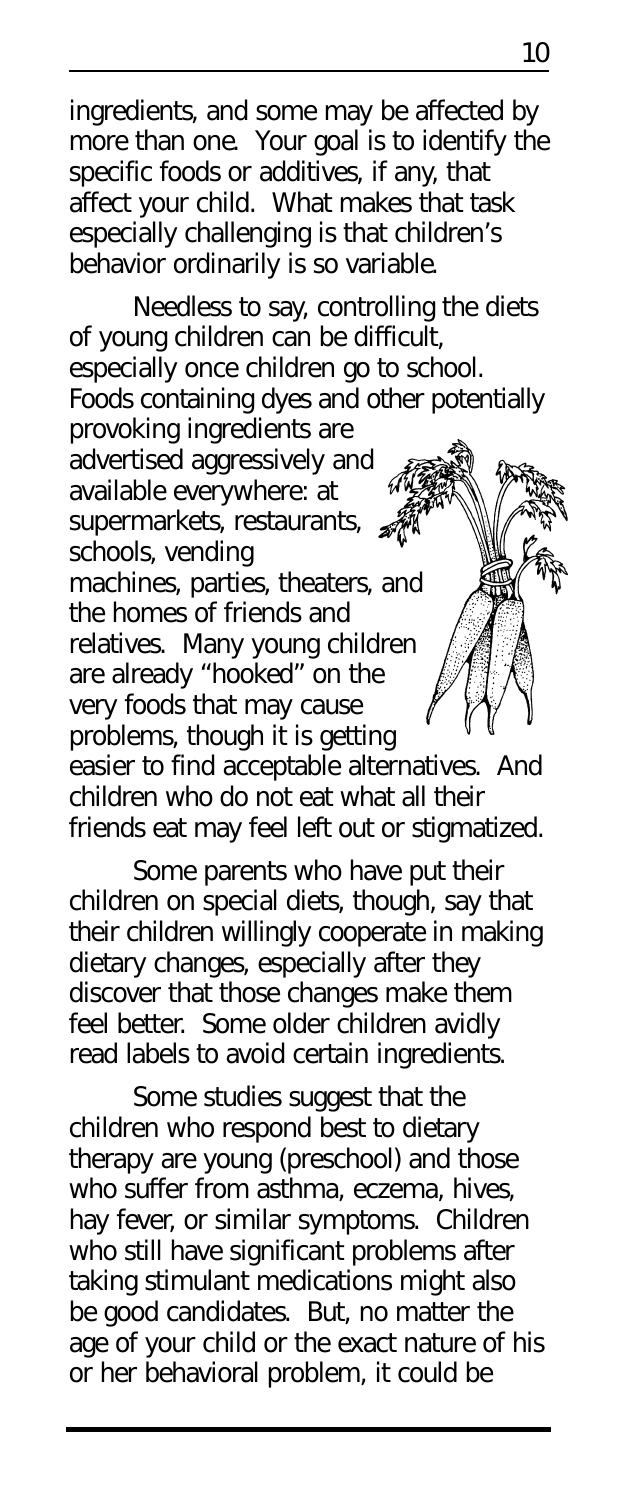worth trying diet. It is certainly safer and cheaper than using stimulant drugs, and, if your child has been eating a lot of artificially colored foods, it may also be more nutritious. At worst, a modified diet won't help and you've delayed for several weeks trying another option.

# **Trying a modified diet**

Finding a diet that will help your child will require time, patience, and experimentation. We discuss diets that involve varying degrees of change, starting with eliminating only dyes. The most restricted diets begin by eliminating



numerous common foods and then add them back one by one to identify any that cause problems.

Numerous studies have demonstrated that some children are sensitive to dyes. Thus, you might start by eliminating only foods (and vitamins, drugs, and toothpastes) that contain artificial colorings.

The Feingold diet, which is based mostly on unconfirmed reports from parents and doctors, eliminates additional additives, as well as "salicylate-containing" foods. That diet eliminates:

- artificial colorings (look for names like Red 40 and Yellow 5 on labels)
- artificial flavorings (including vanillin, used in synthetic vanilla)
- artificial sweeteners (acesulfame-K, aspartame, saccharin, sucralose)
- BHA, BHT, and TBHQ preservatives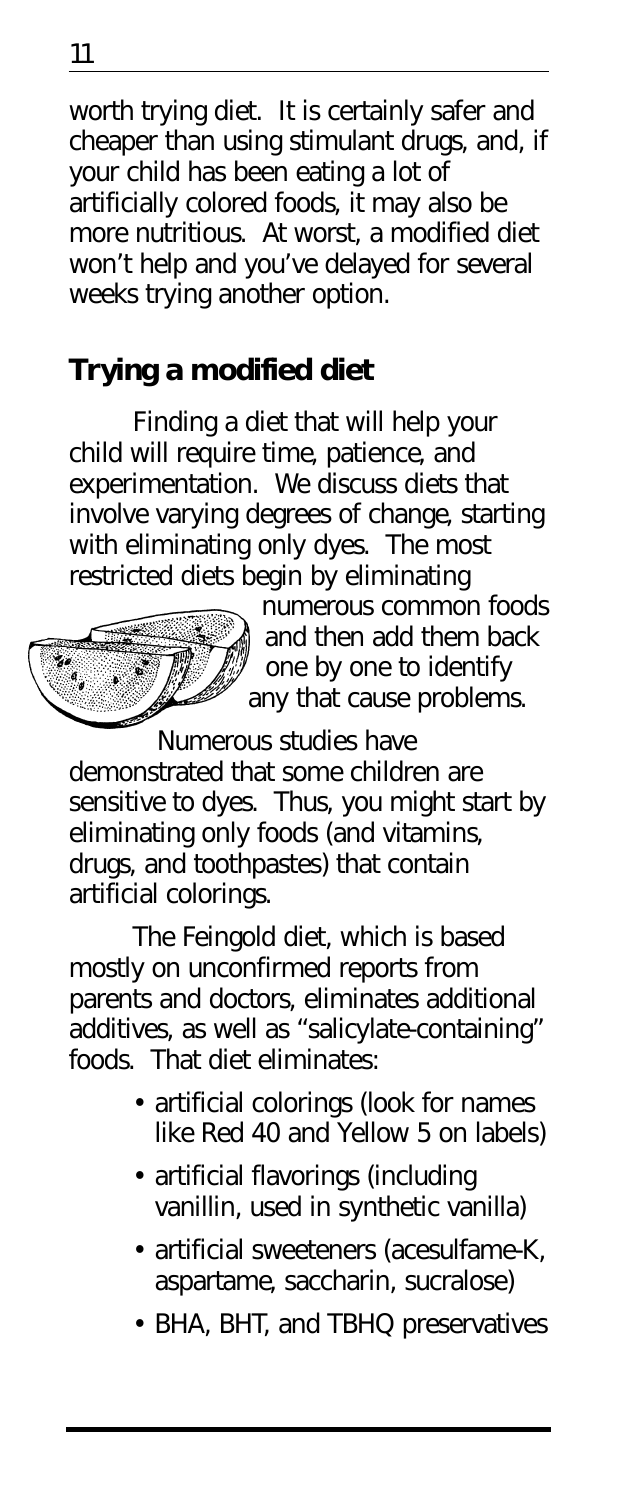One study suggests that sodium benzoate and benzoic acid should also be on that list. The Feingold diet also excludes certain fruits and vegetables, though, again, studies have not demonstrated that

they cause problems (see box on the next page for lists of excluded and permitted foods). While that diet excludes many common foods, later you can add back any to which your child is not sensitive.

*"We began the Feingold diet last Thursday and find it relatively easy to do . . . what was holding me back before??"*

Monica,Williamsville, NY

Once you have decided which foods and additives you will eliminate, check all the foods in your refrigerator, pantry, and cupboards. Remove or discard any foods that contain banned ingredients. Learn about the ingredients used by the restaurants you frequent, though during the test period it may be best to stick mostly to foods you prepare at home. Major fast-food chains offer lists of the ingredients in their products; ask servers or call their consumer-affairs offices. The Feingold Association publishes lists of selected packaged and chain-restaurant foods that fit into the diet, but you'll have to become a careful label reader and inquisitive restaurant-goer to learn the ingredients in your children's favorite foods.

Once you are set to go, put your child (and the rest of the family, if possible) on the modified diet for two or three weeks. Stick to the diet as carefully as you can. If your child mistakenly eats a prohibited food, don't get upset, just get him or her back on the diet.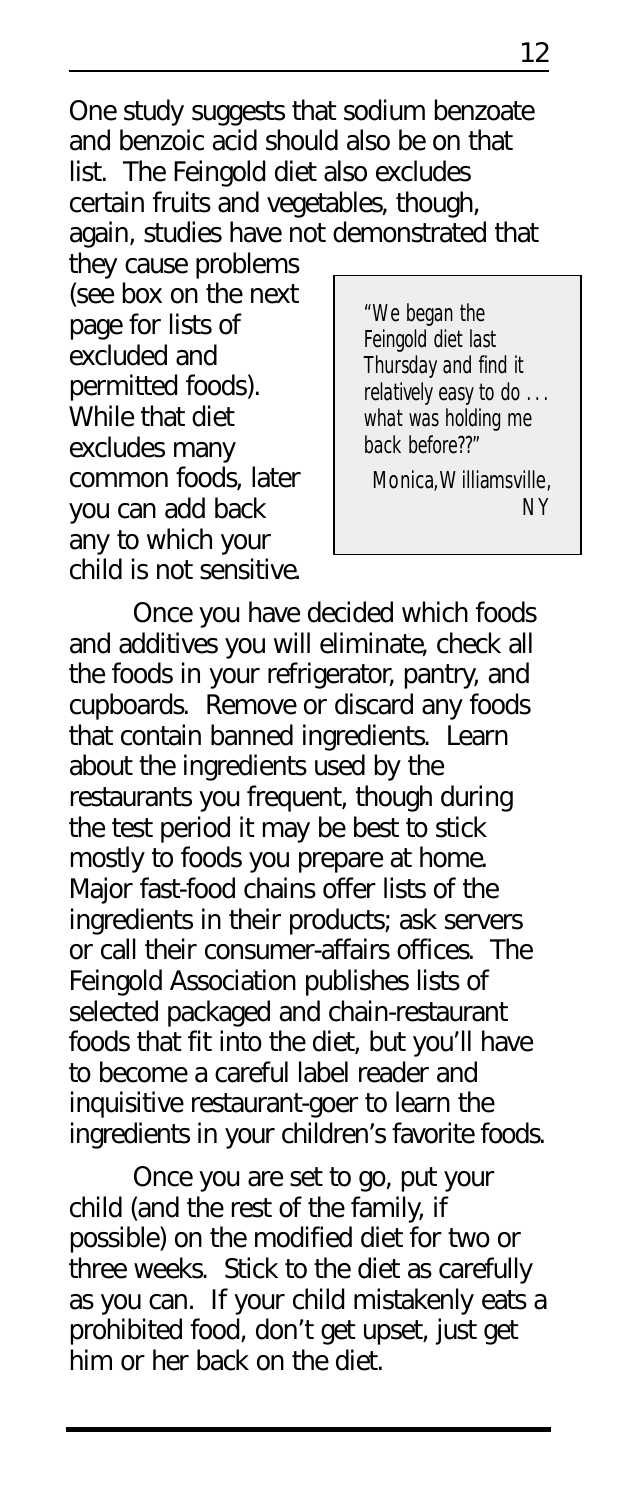# **Foods Not Allowed on the Feingold Diet (partial list)\***

| almond:  |
|----------|
| apples   |
| apricots |
| berries  |

s cucumbers peppers apples and pickles (bell, chili) and pickles (bell, chili)

(all) grapes, raisins tangerines

cherries nectarines tea

cloves oranges tomatoes

coffee peaches

currants plums, prunes

aspirin (acetyl salicylate) and medications that contain it

oil of wintergreen (methyl salicylate; mint flavoring)

\**Reactions to these foods are based on unconfirmed reports, not controlled studies.*

# **Foods Allowed on the Feingold Diet (partial list)**

#### **Fruits**

| banana     | honeydew | papaya     |
|------------|----------|------------|
| cantaloupe | kiwi     | pears      |
| dates      | lemons   | pineapple  |
| grapefruit | mangoes  | watermelon |

#### **Vegetables**

| bean sprouts            | cau  |
|-------------------------|------|
| beans (all types)       | cel  |
| beets                   | kal  |
| broccoli                | len  |
| <b>Brussels sprouts</b> | lett |
| cabbage                 | mu   |
| carrots                 | oni  |

uliflower peas lery potatoes le spinach htils squash ons zucchini

tuce sweet corn shrooms sweet potato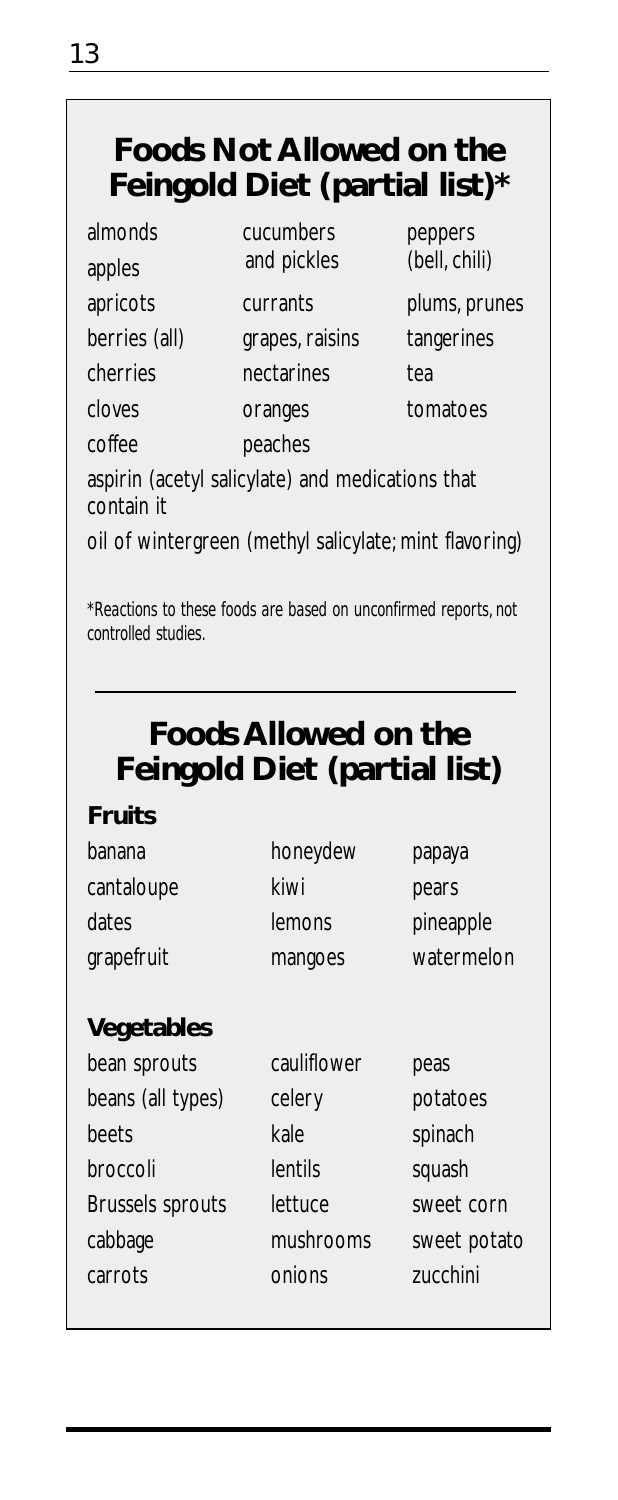You should use a notebook to keep track of your child's behavior before and after you put your child on the diet. Prepare a score sheet (see box on next page) based on common characteristics of ADHD, but modify that to include your own child's most troubling behaviors. Use a separate page for each day. Note when behavior problems arise and which foods your child had eaten recently. You also can ask your child's teacher if he or she has noticed any improvement in behavior, but don't say that you're changing your child's diet unless you need his or her assistance to provide your child with special snacks.

Improvements in behavior should serve as great positive feedback to stay on the diet. However, it might just be a coincidence that a child's behavior

improved when the diet was introduced. Parents should try to be objective and not let their expectations color their views of their child's behavior.

To try for even greater improvement, you can try eliminating more of the additives or

*"My 11-year-old son finds great joy in reading labels and discovering a new food that we can try."*

> Tricia, Eldorado Hills, CA

foods that are suspected of affecting behavior. Likewise, if your child's behavior did not improve on the initial diet, it could mean that your child is not affected by foods at all or is sensitive to other foods. It is also possible that prohibited ingredients are sneaking into your child's diet.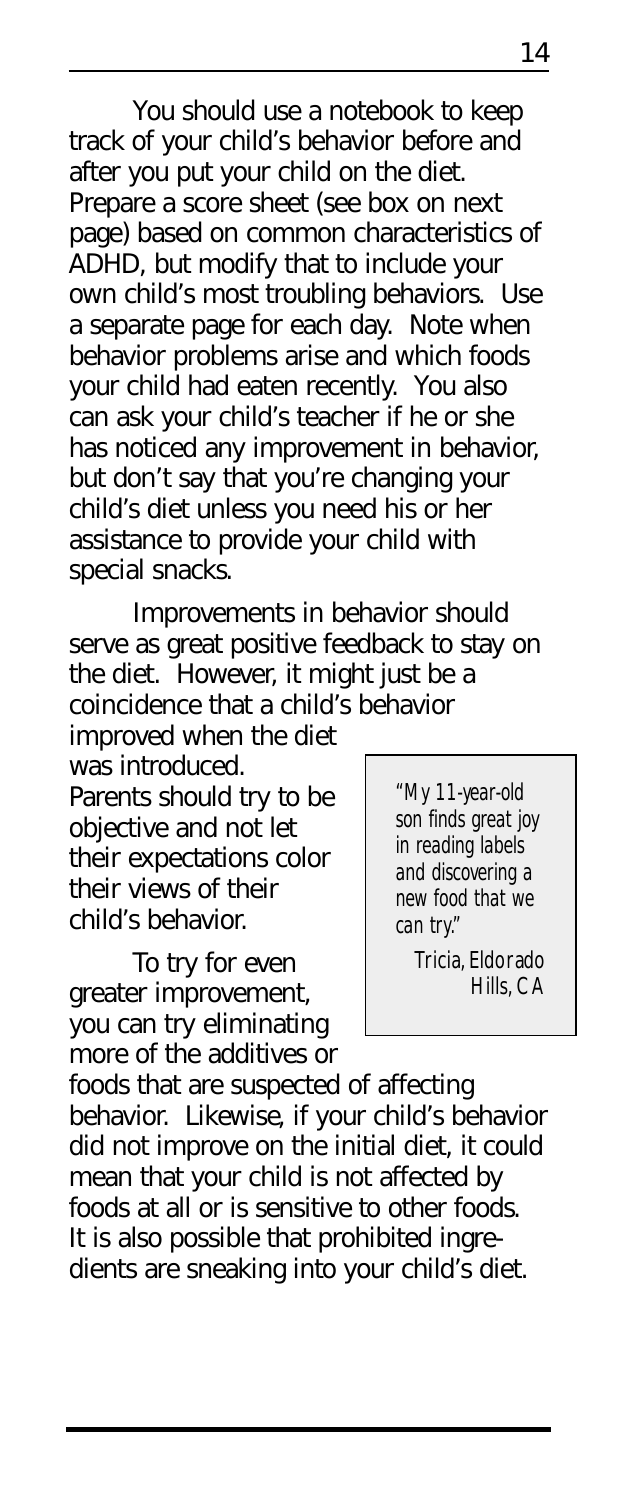| <b>Behavior</b><br><b>Scoresheet</b>                                         |  |  | Date: |  |                        |
|------------------------------------------------------------------------------|--|--|-------|--|------------------------|
| <b>Behavior</b>                                                              |  |  |       |  | Good Castle River Cool |
| Easily<br>distracted by<br>irrelevant<br>sights and<br>sounds                |  |  |       |  |                        |
| Not paying<br>attention to<br>detail,<br>making<br>mistakes                  |  |  |       |  |                        |
| Losing or<br>forgetting<br>toys, pencils,<br>etc.,<br>necessary for<br>tasks |  |  |       |  |                        |
| Restless,<br>fidgety                                                         |  |  |       |  |                        |
| Running<br>around when<br>quiet<br>behavior or<br>sitting is<br>expected     |  |  |       |  |                        |
| Difficulty<br>waiting in<br>line or for<br>a turn                            |  |  |       |  |                        |
| Adapt this form for your child's behaviors.                                  |  |  |       |  |                        |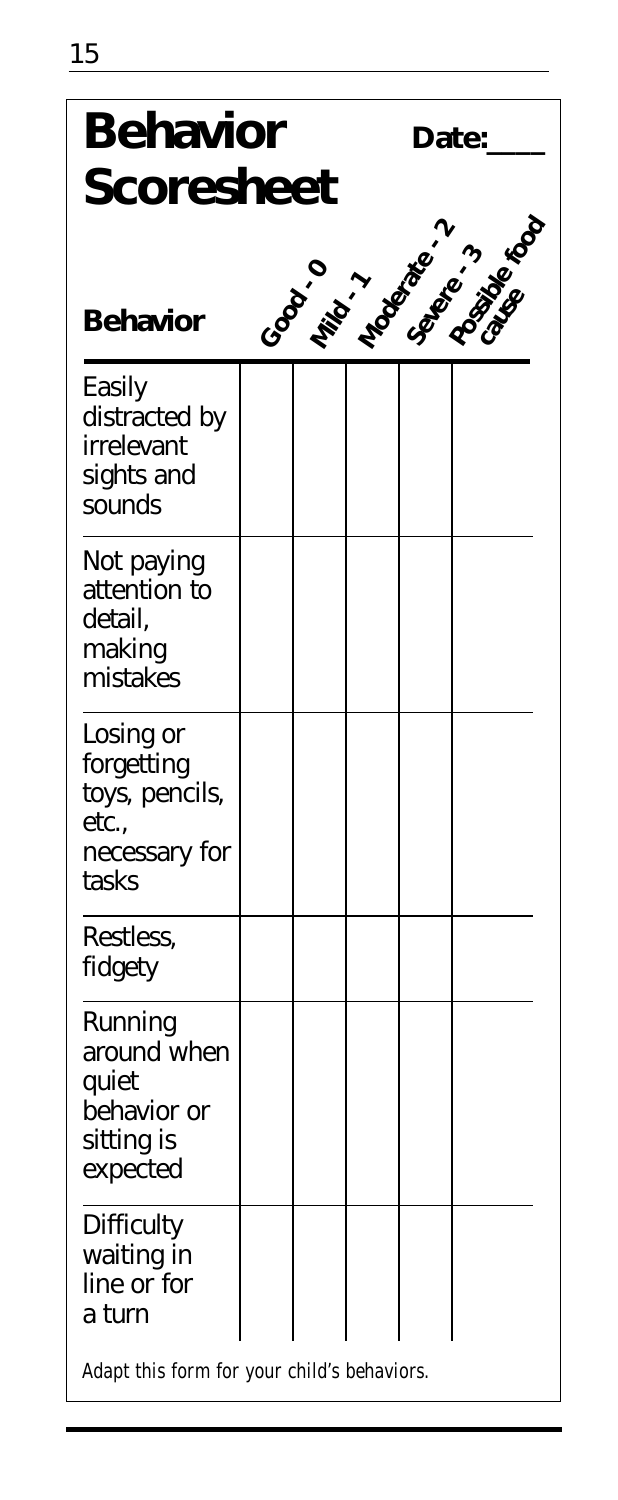# **Try, and try again**

If the initial dietary changes had little or no benefit, and you excluded only dyes, try putting your child on the complete Feingold diet. If that doesn't help, the Feingold Association, recommends, based on parents' experiences, eliminating:

- corn syrup, high-fructose corn syrup, and corn sugar (in soft drinks and other sweetened foods)
- MSG (monosodium glutamate) and HVP (hydrolyzed vegetable protein, which contains some glutamate)
- sodium nitrite (in luncheon meats)
- calcium propionate (in baked goods)

After several weeks, if your child's behavior has improved, every few days you could add back one eliminated food or ingredient at a time to see if it causes a problem. You'll need to repeat that two or three times to confirm that the food is really a culprit. Knowing which foods do not pose problems allows your child to eat a wider range of foods.

# **The "few-foods" diet**

If your child's behavior did not improve on the Feingold diet you could try a "few-foods" diet, which involves more extensive restrictions. Studies indicate that some children are sensitive not just to food additives but also to such foods as:

- wheat
- eggs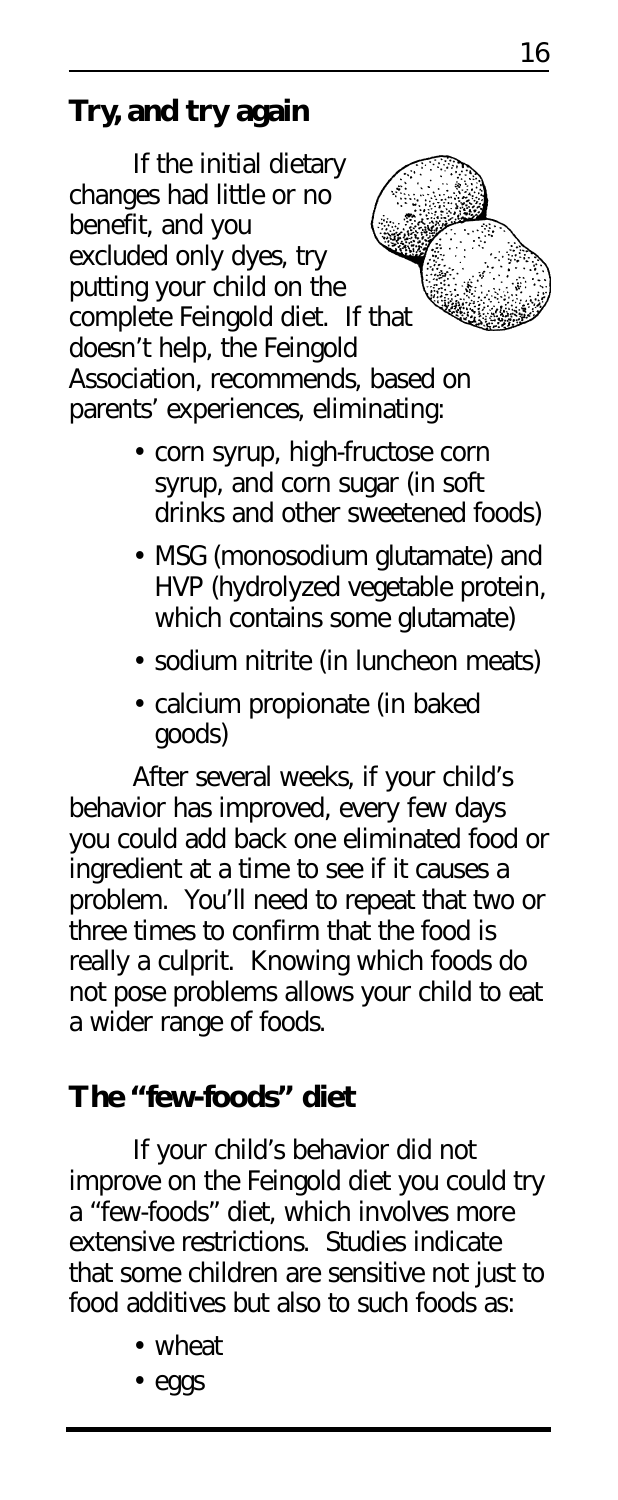- milk and other dairy foods
- chocolate
- soybeans/tofu
- corn products (including corn sugar and syrup)

On this diet, you would eliminate as many of those foods as you can, plus artificial colorings and other additives. Children can eat fresh meat and poultry, any vegetable (except corn and soybeans), fruits and fruit juices (but not citrus fruit/juice and not beverages normally consumed daily), rice, and oats. You should seek assistance from an allergist if you undertake an elimination diet, especially if your child has eczema or other allergies (severe reactions might occur when a food is reintroduced).

The more foods you try to eliminate, the more complicated it will be to provide healthy meals and win your child's cooperation. Fortunately, most of the restrictions will be temporary, because you will be trying to identify the foods that do not cause problems, as well as those that do.

Keep your child on the few-foods diet for two weeks, tracking his or her behavior until you notice two consecutive days of significantly improved behavior. Again, we note that it can be difficult to distinguish an effect of diet from your child's normal fluctuations in behavior. If you do not notice any improvement, you can end your experiment.

If you have noted improved behavior, add back to your child's diet one of the eliminated foods or additives at a time. After your child has eaten that food for several days in a row, note in your diary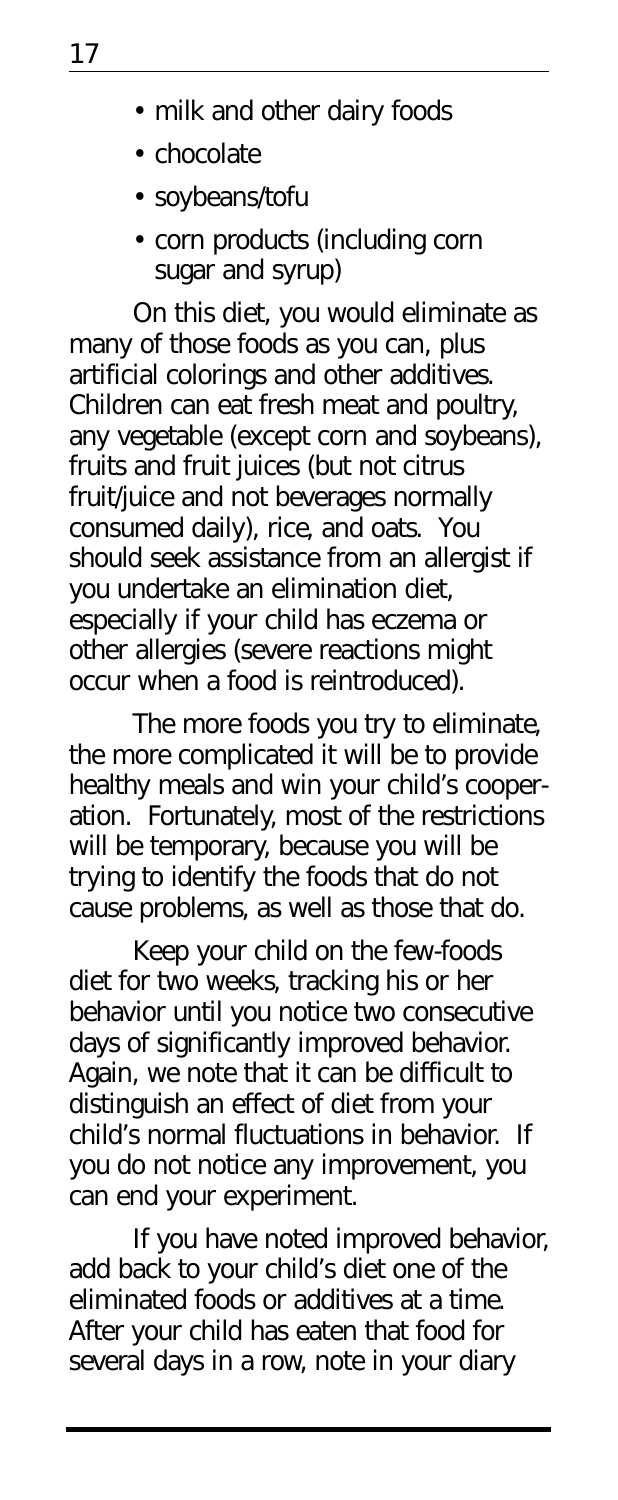any symptoms that develop. If that food did not affect your child, then consider it safe to eat. If your child's behavior deteriorated, leave that food out of the diet or retest it again later. Every few days add back another food and keep track of how your child reacts. Gradually, you may be able to identify foods that do and do not affect your child.

If your child stays on a sharply restricted diet for more than a few weeks, you should work with a dietitian to plan a diet that provides all the nutrients your child needs. Also, your child should take a daily vitamin-and-mineral supplement, which makes sense regardless of what diet he or she is on.

Another approach is to feed your child the few-foods diet until you see an improvement. Then add back *everything* —dyes, wheat, the works—for several days to see if *anything* triggers a reaction. If your child's behavior worsens, return your child to the special diet and add back foods one by one until you find the problems.

Finally, don't expect diet to bring about miraculous improvements in behavior. Even in kids who are affected by food ingredients, eliminating the culprits often yields only a partial improvement. But even partial improvements could be most welcome. If your child does not benefit significantly from a restricted diet, you should discuss with your pediatrician other treatment options, including medications and behavioral counseling.